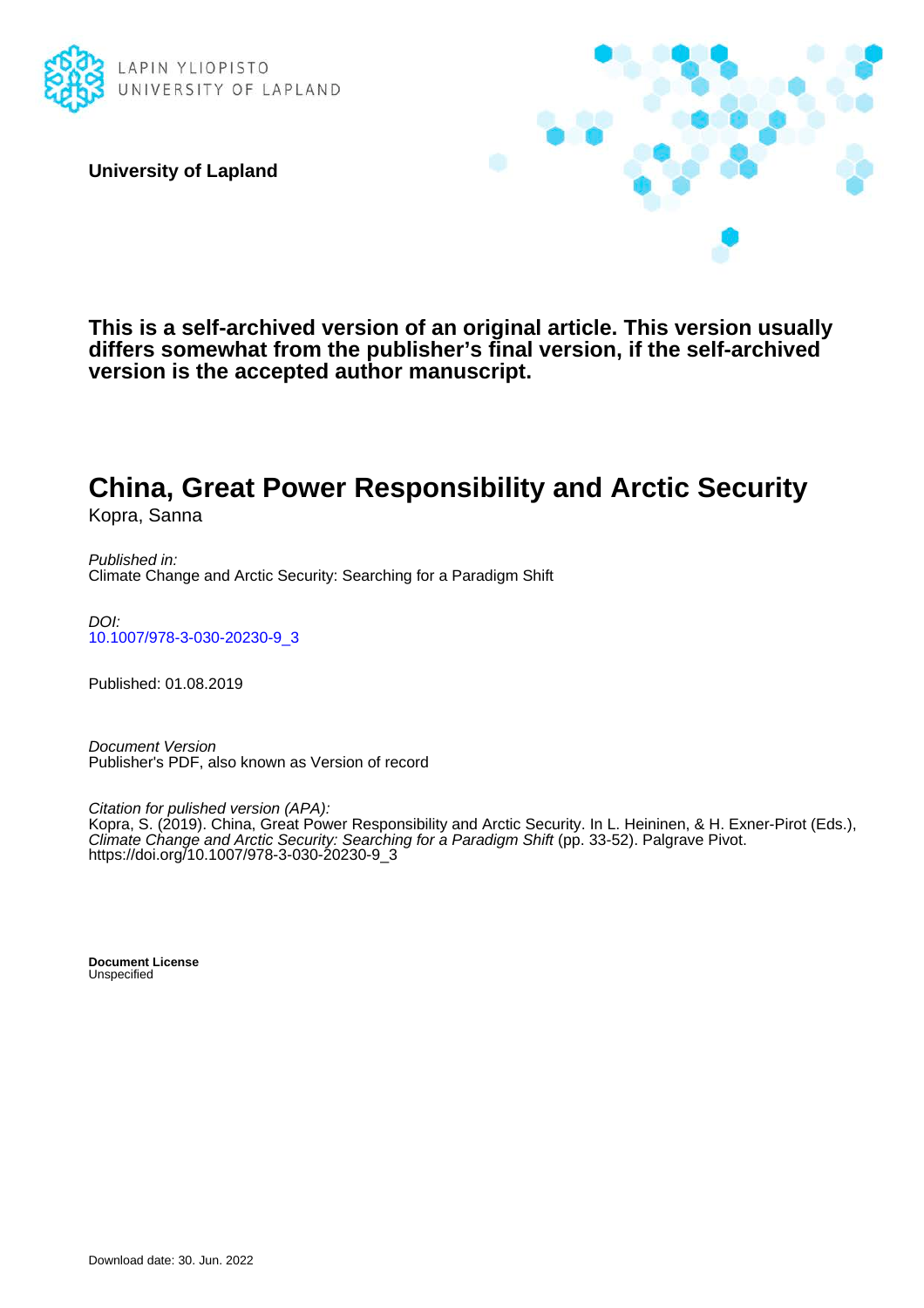#### **China, great power responsibility and Arctic security**

Sanna Kopra

In: Lassi Heininen & Heather Exner-Pirot (eds.) (2020), *Climate Change and Arctic Security. Searching for a Paradigm Shift*. Cham: Palgrave MacMillan, pp. 33-52.

#### **Abstract**

Based on the basic premise of the English School theory of International Relations that great powers have a unique responsibility to uphold international peace and security, this chapter examines the ways in which China's notions of *great power responsibility* guide its policies in the Arctic. Thereby the chapter seeks to increase our understanding of what kind of a great power China will be and how its rise may shape the discourses, premises and paradigms of international security in the future. Since there seems to be no real risk of a military conflict in the Arctic, and since China's growing engagement is unlikely to induce such a risk, the chapter will focus on China's contribution to the most imminent security risk in the region: climate change. The chapter demonstrates that although the Chinese government has started to define climate responsibility as an important attribute of great power responsibility at a global level, China's Arctic policy does not make reference to this special responsibility even though climate change generally seems to be one of the key drivers of China's Arctic engagement. Finally, the chapter concludes that because notions of great power responsibility derive from the practices of security politics, it is not very likely that China – or the United States – will assume a strong climate leadership role without a profound normative transformation in the discourses and premises of international security.

#### **Introduction**

Over the last thirty years, international society has been shaped by two significant changes that are likely fuel a paradigm shift in international security. In particular, climate change has emerged as a key threat of our times. It inevitably poses serious concerns over human security around the world, as it affects the lives of all the people on the planet by increasing the frequency and intensity of extreme weather events, rising sea levels and changing precipitation patterns, for instance. Developing countries – especially the poorest people living in those countries – and small island states in the Pacific and Indian Oceans are most likely to be harmed by the adverse effects of climate change and they do not often have enough resources to adapt to it. In addition, the polar regions are very vulnerable to climate change. In the Arctic, temperatures have risen more rapidly than in any other region on Earth during the last 30 years. As a result, sea ice, permafrost and the snow cover have decreased dramatically, hampering the livelihoods of local people and threatening the survival of many Arctic species such as polar bears, walrus and seals (see, for example, Serreze, 2018). Moreover, the melting of ice and permafrost in the High North accelerates climate change and alters ecosystems globally (ACIA, 2004; AMAP, 2017). The People's Republic of China (hereafter China or PRC) has undergone a dramatic identity change from an isolated communist state to an (emerging) great power that cannot be ignored in any sector of politics or economic life, including regional affairs in the Arctic. This identity transformation has significantly transformed its sphere of interests and raised global concern about it being a revisionist power seeking to challenge the status quo. Owing to China's growing interest in the Arctic, many regional actors fear that China will challenge the rights and interests of the Arctic states and raise the risk of a military conflict in the region (see, for example, Cassotta et al., 2015; Rainwater, 2013; Wright, 2011). Instead of directly engaging in this debate, I study the practices of international security from another angle by investigating the ways in which China's notions of *great power responsibility* guide its policies in the Arctic. In this way, I seek to increase our understanding of what kind of a great power China will be and how its rise may shape the discourses, premises and paradigms of international security in the future.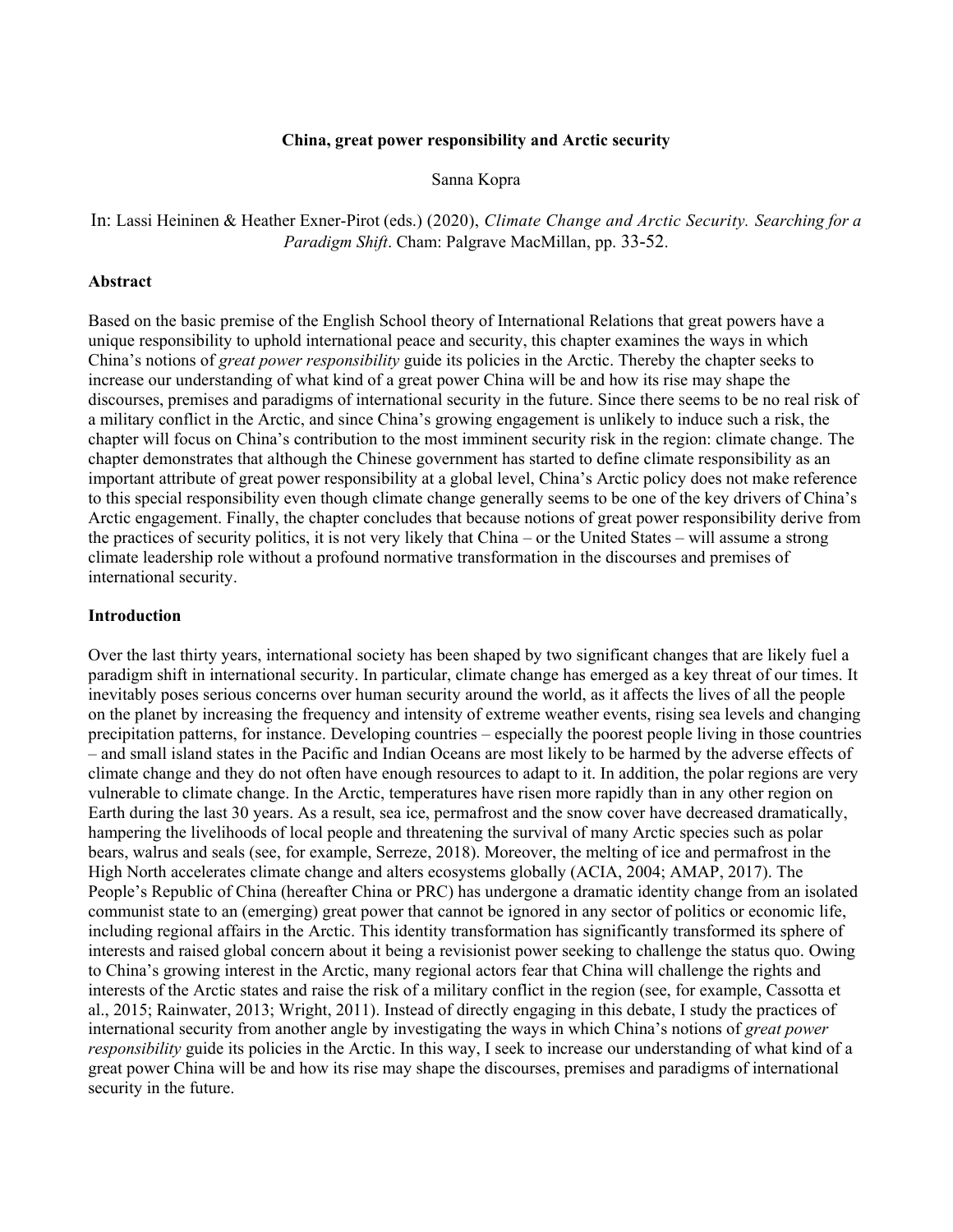Consequently, my chapter departs from the work of classic realists, who believe that international relations are 'condemned to perpetual great-power competition' (Mearsheimer, 2001, p. 2) and hence the rise of a new great power, China, unavoidably causes a hegemonic war. Conversely, I underscore the fact that there is no natural law determining the behaviour of rising powers and that their conduct is influenced by circumstances and ideas instead. In comparison to previous rising powers, China's rise takes place in a very different international architecture that has brought about new global concerns. On the other hand, China's cultural-historic background, ideologies and values influence its priorities in international relations and its behaviour in different situations. I build here on the English School theory of International Relations and start from the fact that a central element of being a great power is to have 'fundamental global capabilities and responsibilities that minor or medium powers do not' (Jackson, 2000, p. 21). According to Shambaugh (2013), whether or not China possesses such capabilities and responsibilities at the global level remains to be debated. I argue that we must study *how* China's rise will change the discourses, premises and paradigms of international security, and *why.*  Hence, it is no longer meaningful to discuss *whether or not* China's rise to a great power will change the practices of international society. In this chapter, I engage in this debate by elaborating China's policies in the Arctic. Since there seems to be no real risk of a military conflict in the Arctic, and since China's growing engagement is unlikely to induce such a risk, I will focus on China's contribution to the most imminent security risk in the region: climate change.

The basic tenet of English School theory is that states form an *international society* that exists 'when a group of states, conscious of certain common interests and common values, form a society in the sense that they conceive themselves to be bound by a common set of rules in their relations with one another, and share in the working of common institutions' (Bull, 2002 [1977], p. 13). In that society, great powers have a special responsibility to ensure its workings and to maintain international peace and security. Yet, the classic English School's focus on the *security of states* is somewhat outdated, as climate change will shape the ways in which security is being conceptualised and assessed in the future. In particular, *human security*, which stresses the protection of human beings from both traditional (i.e. military) and non-traditional security threats (such as poverty, pandemic diseases and climate change), is likely to become a more important approach to security than ever before. In this chapter, therefore, I argue that climate change is a severe security threat that cannot be fully addressed without having a paradigm shift in the future international security discourse. In particular, that shift would yield a profound normative change in international society: while great powers are generally agreed to have a unique responsibility to uphold international peace and security, they would be expected to shoulder the greatest responsibility for climate change mitigation and adaptation to it. For China, this responsibility seems to be an important justification to engage in Arctic affairs and to strive for a more influential role in the regional governance. Therefore, China's Arctic engagement provides a fruitful case to examine its practices of great power responsibility and to analyse their implications for discourses on international security.

## **Rise of China and great power responsibility**

English School theory maintains that power and responsibility go hand in hand: the greater the power of a state is, the greater the international effect of its domestic and foreign policies will be on the workings of international society and the greater its responsibility will be for the collective well-being of the members of that society. As Watson (1982, p. 201) puts it, 'states with enough power to do serious damage to the functioning of international society should accept the responsibility not to cause such damage, but to pursue their interests with prudence and restraint'. In 1945, the United Nations (UN) Charter formally appointed great powers to have special responsibilities in international society: the permanent members of the UN Security Council (China, France, Russia, the United Kingdom, and the United States) have the 'primary responsibility for the maintenance of international peace and security' (Chapter 5, Article 24). This responsibility was largely based on great powers' material capabilities, because, according to then British Foreign Secretary Anthony Eden, 'the more power and responsibility can be made to correspond, the more likely it is that the machinery will be able to fulfil its functions' (quoted in Bukovansky et al. 2012, p. 31). In practice, great powers must modify their 'policies in the light of the managerial responsibilities they bear' in international society (Bull, 2002 [1977], p. 196). As for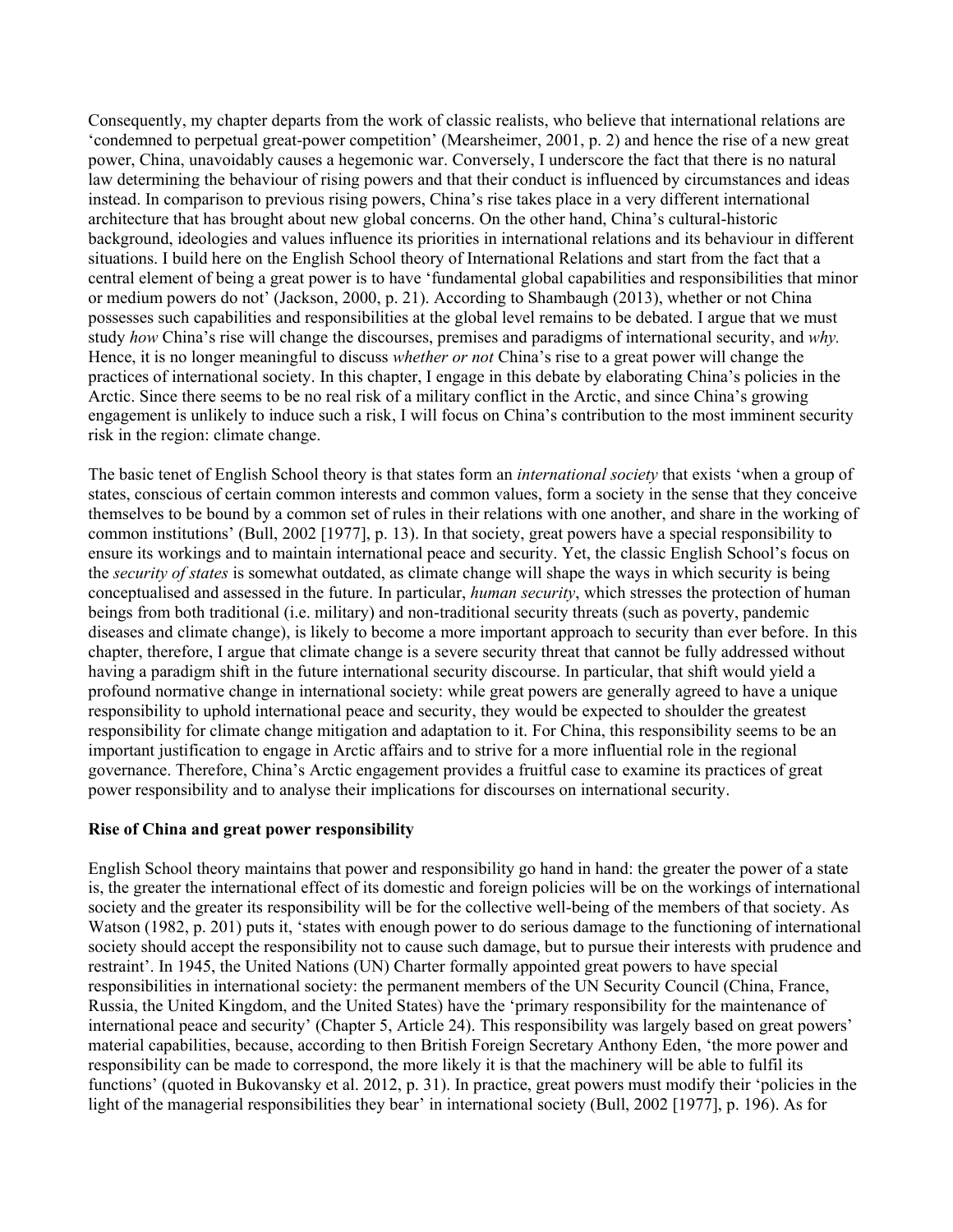China's Arctic engagement, this means that China should be cautious not to harm the sovereign rights of Arctic states or otherwise undermine the stability in the region, as such action would be inconsistent with its great managerial power responsibility.

For Watson as well as for most of the other classic English School theorists, great power responsibility means that in a suddenly sharpened conflict, the main responsibility for peace negotiations falls on great powers. In cases of unavoidable confrontation between great powers on opposing sides, the responsibility to avoid an unnecessary resorting to force belongs to them, rather than the 'smaller and more immediate protagonists' (Watson, 1982, p. 201). In the post-World War II era, the United States (U.S.) has emphasised human rights and humanitarian intervention as key aspects of great power responsibility, since it views liberal norms as an important means to sustain the workings of international society (Kopra, 2019a, 2019b). As China is a signatory to the international human rights treaties and other key international legal frameworks, it respects liberal norms at least in principle without seeking to challenge them. In moral terms, however, China does not accept them as guiding principles of international society and instead seems to seek to transform the ways in which great power responsibility is conceptualised in the future. In these efforts, the international norms of climate responsibility play an important role, as climate change is a truly global phenomenon – not a social construction based on the cultural and philosophical traditions of the West (ibid.).

Within the English School, scholars debate on the justifications and scope of great power responsibility: *pluralists* stress the importance of great powers' role in fostering international order and the security of states, whereas *solidarists* emphasise international justice, human security and the well-being of individuals. Recent contributions to English School theory have also paid attention to the environmental responsibilities of states in general (Jackson, 2000; Falkner, 2012; Falkner & Buzan, 2018), and those of great powers in particular (Kopra, 2019a, 2019b). Furthermore, I have argued that *climate responsibility* is an established international norm, and both pluralist and solidarist argumentation can be used to justify great powers' special responsibility for climate change in two respects. First, climate change is a source of potential international conflict, and great powers bear the main responsibility for the resolution of the problem owing to their *functional* great power responsibility to maintain international peace and security. Second, climate change causes severe harm to the well-being of individual human beings around the world, and great powers should lead global endeavours to solve it because of their *diplomatic* great power responsibility to promote international justice and well-being (Kopra, 2019a, p. 74).

From the English School standpoint, thus, China's rise to the status of a great power indicates that we can expect it to shoulder more responsibility in international (climate) politics in the future. At the same time, we should notice that China might not be willing to carry out such responsibilities if they do not bring along special *rights* in international society as well. In contrast to other states, great powers enjoy privileges in international society: they have the capability and legal authority to 'play a part in determining issues that affect the peace and security' of international society (Bull, 2002 [1977], p.196). This right is written in the UN Charter: permanent members of the UN Security Council have a right to decide on the necessary means to maintain international peace and security, including the use of military force. Their power of veto in international decision-making gives them a hegemonic position in international society and thus grants them a privilege to defend their interests or to promote particular issues and ideas in that society, for instance. This privilege makes great powers special and establishes an important source of their responsibility in international society (cf. Bukovansky et al. 2012, p. 31–32). As a permanent member of the UN Security Council and as a rising great power, China should have access to each and every international forum where decisions regarding international peace and security are made – otherwise it would be difficult for it to shoulder great power responsibility in practice. In principle, the Arctic Council is not such a forum, since issues of international security are not on its agenda. However, the situation may change if climate change will be regarded as an international security risk and an important attribute of great power responsibility. At present, great powers do not enjoy any privileges in international climate politics, because they do not carry special responsibilities, either.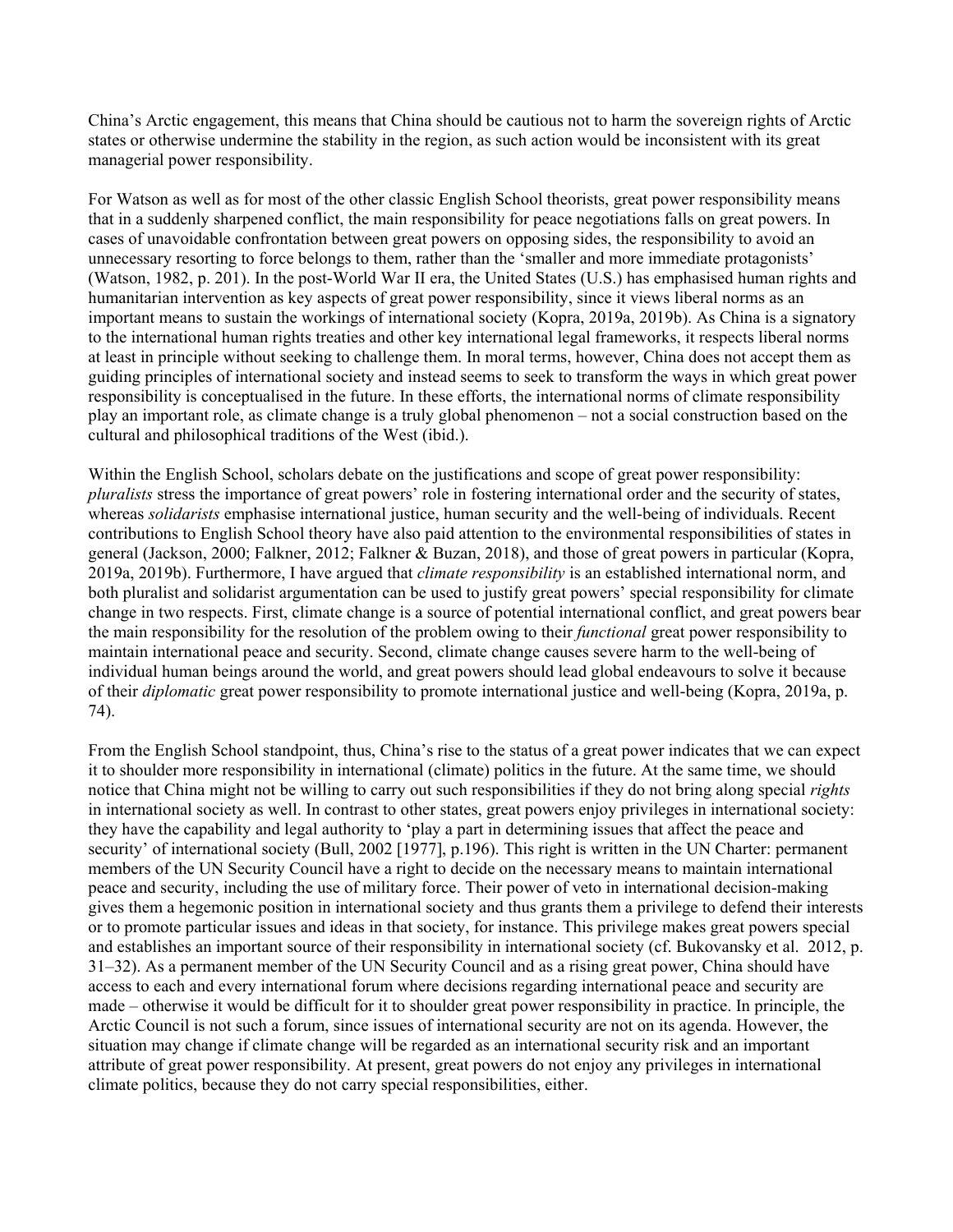That said, there are indeed signs that climate responsibility is becoming an attribute of great power responsibility (Kopra, 2019a, 2019b). After the Cold War, people started to scrutinize the environment and many studies on environmentally induced conflicts were conducted (for a detailed overview of these developments, see e.g. Trombetta, 2008). In 1992, the UN Security Council acknowledged that the 'non-military sources of instability in the economic, social, humanitarian and ecological fields have become threats to peace and security' (UN Security Council, 1992). In the mid-2000s, climate change mitigation was also discussed in the context of security politics (Trombetta, 2008, p. 594–595). Since then, the relationship between climate change and violent conflicts has been extensively investigated (i.e Lee, 2009; Mazo, 2010; Welzer, 2012). These developments induced a debate on the role of the UN Security Council in climate change mitigation: if seen as a risk to international peace and security, climate change can and *should* be added to its agenda (see also Kalliojärvi's chapter in this volume). In 2007, the UN Security Council indeed organised its first discussion on the nexus between climate change, energy and international security, although China and some other states insisted that the Council was not a proper venue for such debate (United Nations, 2007). Conversely, Margaret Beckett, the British Foreign Secretary and President of the Council, argued that the UN Security Council should discuss the security impacts of climate change because the 'Council's responsibility was [is] the maintenance of international peace and security, and climate change exacerbated many threats, including conflict and access to energy and food' (Ibid.). In 2009, the UN General Assembly called upon relevant UN organizations to tighten up their climate change mitigation efforts and asked the UN Secretary-General to prepare a comprehensive report on the potential security impacts of climate change (UN General Assembly, 2009a). The Secretary-General responded by addressing five topics through which climate change could affect international security: vulnerability, development, coping and security, statelessness, and international conflict (UN General Assembly, 2009b). In 2011, the UN Security Council again discussed climate security under the German presidency. While the Council failed to issue a formal resolution on climate change or give specific recommendations on how to improve climate security, it issued the first-ever statement on the matter, expressing "its concern that possible adverse effects of climate change may, in the long run, aggravate certain existing threats to international peace and security" (UN Security Council, 2011). Two years later, informal talks were held on the topic, but because of the opposition of China and Russia, climate change was not officially defined as an international security risk (Krause-Jackson, 2013). In 2018 and 2019, the Security Council debated the nexus between climate change and conflicts again, and the debate is likely to continue in the coming years. Although the UN Security Council has not made a formal resolution on climate change, the fact that it has held several talks on the issue indicates that it has started to be regarded as a security risk, and hence great powers should bear the special responsibility to respond to it (Kopra, 2019b, p. 156).

In rhetoric terms, the United States – at least before the term of Donald J. Trump – and China have acknowledged their great power responsibility for climate change. They have stated that their climate cooperation establishes a 'powerful example that can inspire the world' (White House, 2013). In particular, President Barack Obama made an explicit link between climate change and great power status in September 2014 by announcing that the U.S. and China 'have a special responsibility to lead' the global efforts to tackle climate change because that is 'what big nations have to do' (Obama, 2014). Despite its opposition to hold a formal discussion on climate change at the UN Security Council, China seems to have started to accept the idea that great powers should lead climate change mitigation and adaptation to the problem at the global level. In September 2014, Special Envoy Zhang Gaoli (2014) announced at the UN Climate Summit that 'responding to climate change is what China needs to do to achieve sustainable development at home as well as to fulfil its due international obligation as a responsible major country'. After that, China has made all its key climate commitments public through joint statements with the United States – a choice which indicates that it has made them in reference to its great power status (cf. White House, 2014, 2015, 2016a, 2016b). In November 2016, however, the climate change sceptic Donald Trump was elected president, which ended the Sino-American leadership in international climate politics. In June 2017, the United States decided to withdrew from the Paris Climate Agreement established within the United Nations Framework Convention on Climate Change (UNFCCC) in 2015 (White House, 2017). Consequently, international society began to expect China, together with the European Union, to step into the shoes of a global climate leader. Chinese President Xi Jinping indeed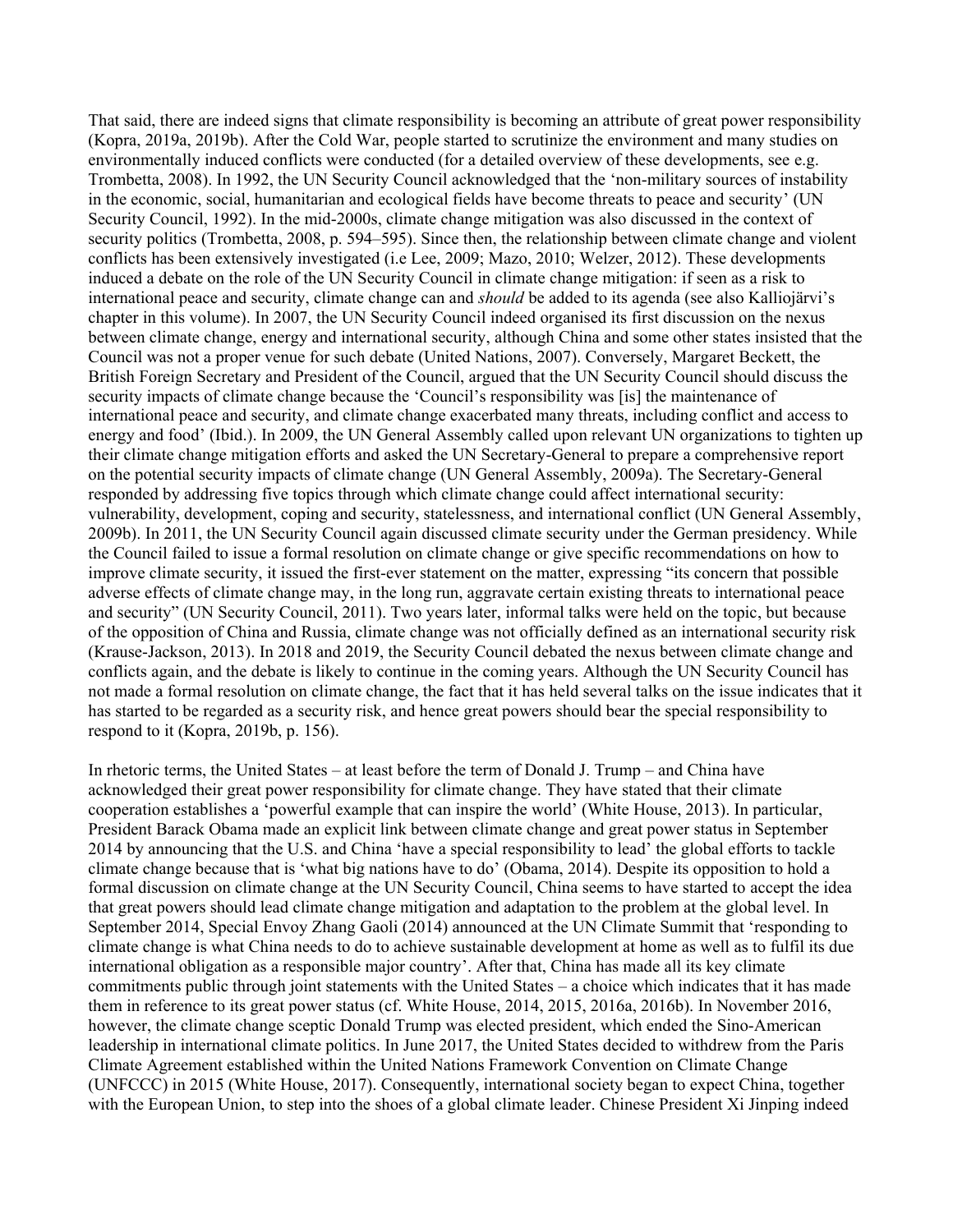responded to these expectations in October 2017 by announcing that China will take a 'driving seat' in international climate negotiations (Xi, 2017, p. 4).

At present, however, it remains unclear what kind of a climate leader China will be. It continues to stress the historic responsibilities of developed countries and has not indicated a willingness to substantially enhance its own, very moderate climate change mitigation pledges to the UNFCCC, which forms the heart of the Paris Climate Agreement with its reliance on states' nationally determined mitigation strategies. Importantly, China managed to speed up the implementation of developed countries' pre-2020 climate actions: as a result of China's diplomatic efforts, the UN conference in 2017 decided that additional stocktaking sessions regarding progress in emissions reduction and climate finance be held in the following years. For the future of global efforts to tackle climate change, a crucial question is whether China will be using its growing leverage to re-establish the bifurcation of developed and developing countries held back by the Paris Agreement or whether it will implement ambitiously low carbon development plans that halt its emissions growth as soon as possible and inspire the entire international society to implement efficient emissions reductions in time.

## **China as an Arctic great power**

 $\overline{a}$ 

In this section, I discuss the construction of China's great power status in the context of Arctic affairs. Although the concept of great power is very vague and the requirements for its recognition are not crystal clear, it has become increasingly evident that China can no longer be excluded from the 'great power club' (Bull, 2002 [1977], p. 194; Wight, 1999 [1946], p. 42; Kopra, 2019a, p. 70–73). The English School conception of great power integrates the realist and constructivist perspectives: it assumes that "even if a state reaches a certain level of material capacity and has a certain national identity, it does not automatically become a great power, but instead needs to be recognised and accepted by other recognised great powers" (Kopra, 2019b, p. 153). As discussed above, responsibility is an important attribute of being a great power from the English School theory point of view. Therefore, I largely focus on China's great power *identity* and its notions of great power responsibility in the Arctic and pay less attention to the material aspects of China's great power status, which have been extensively studied elsewhere (see, for example, Brady, 2017). That said, we cannot fully understand a state's identity and beliefs without knowing its (material) interests. In China's great power status-building, two 'centenary goals' 1 to be achieved by 2049, the 100th anniversary of the founding of the PRC, no doubt play a central role. Hence, I give a short introduction to China's interests in the Arctic and discuss how the state's Arctic activities seek to advance the construction of its great power status.

China published its long-awaited white paper entitled *China's Arctic Policy* in January 2018 in order to clarify its visions and interests regarding the Arctic – thus decreasing the international speculations and various "China threat theories" (see Deng, 2008) that its growing regional role has fuelled. The paper sums up China's Arctic policy goals as follows: 'to understand, protect, develop and participate in the governance of the Arctic, so as to safeguard the common interests of all countries and the international community in the Arctic, and promote sustainable development of the Arctic' (State Council Information Office of the People's Republic of China, 2018). For a long time, China's polar interests were chiefly scientific in nature. It signed the Svalbard Treaty in 1925, and Chinese scholars started to conduct research and take part in international research projects in the Arctic in the early 1990s. In 2004, China's first Arctic research station was established in Ny Alesund, Svalbard, and in 2018, the China-Iceland Arctic Science Observatory began to operate at Karholl, near the town of Akureyri in northern Iceland. China's first home-built icebreaker, *Xuelong II*, will be finished in 2019 – well

<sup>&</sup>lt;sup>1</sup> The two centenary goals were originally introduced by the then-President Jiang Zemin at the 15th National Congress of the Chinese Communist Party in 1997. However, the current president, Xi Jinping, elevated them to being China's strategic priorities. They read as follows: 1) 'doubling the 2010 GDP and per capita income of urban and rural residents and finishing the building of a society of initial prosperity in all respects' and 2) 'turning China into a modern socialist country that is prosperous, strong, democratic, culturally advanced and harmonious' by 2049 (Xinhua 2014).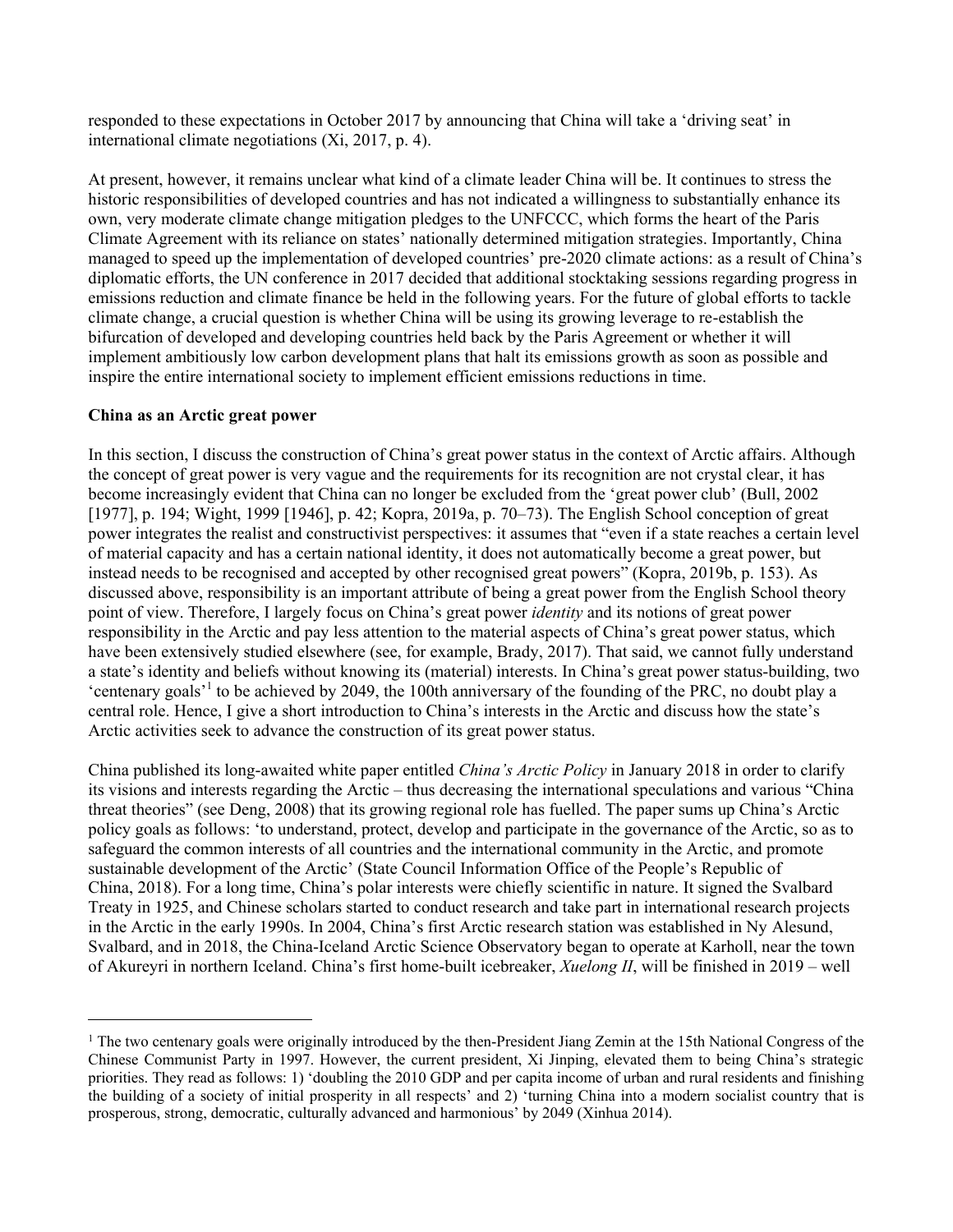before the United States even starts to build its new heavy icebreaker.<sup>2</sup> In addition to scientific research, economic interests are today an important driver of China's Arctic engagement. According to the U.S. Geological Survey (2008), the 'extensive Arctic continental shelves may constitute the geographically largest unexplored prospective area for petroleum remaining on Earth', and these resources clearly are of interest to China because of its growing hunger for oil, gas and other natural resources that are essential to its economy. To get access to those resources, the Chinese have increased cooperation with transnational corporations and the Arctic states – especially in Russia's Yamal Peninsula, where Chinese partners take part in Yamal LNG, one of the largest liquefied natural gas (LNG) projects in the world. In addition, China 'hopes to work with all parties to build a "Polar Silk Road" through developing the Arctic shipping routes' (State Council Information Office of the People's Republic of China, 2018). In particular, Russia's Northern Sea Route is of special interest to China, as it makes it possible to ship LNG from Yamal to China and offers faster and shorter access to the European market.

Growing strategic interests in the Arctic have also increased China's desire to take part in the practices of Arctic regional governance. Being a non-Arctic state, however, China is not eligible to be a full member of the Arctic Council, the key regional forum established in 1996 to enhance cooperation and to coordinate interaction amongst the eight Arctic states and Arctic Indigenous communities on sustainable development and environmental protection in the region. Yet, China got the status of permanent observer in the Arctic Council in 2013, which provides it access to the Council's activities but no right to participate in decision-making. To increase its leverage in regional affairs, China has actively taken part in informal forums of Arctic governance, such as Arctic Frontiers in Tromso and the Arctic Circle in Reykjavik. Interestingly, two high-level Chinese representatives spoke at the opening session of the Arctic Circle Assembly in 2017 – while American representatives were conspicuous by their absence – and in 2018, the "China Night" event organised by the Chinese Embassy in Iceland "marked another highlight of the assembly" (Ministry of Foreign Affairs of the PRC, 2018). Despite their historic tensions, China has also launched a new joint regional initiative with Japan and Korea, the Trilateral High-Level Dialogue on the Arctic, in which the Arctic states can only take part as observers. Moreover, China officially added the Arctic dimension to president Xi Jinping's grand foreign policy initiative, One Belt, One Road, in June 2017 (Xinhua, 2017). China has also increased science diplomacy and bilateral cooperation with many Arctic states. For example, the China-Nordic Arctic Research Center was established in 2013 and diplomatic relations with the Nordic countries are now promoted via the so-called 5+1 diplomacy model (see Sverdrup-Thygeson, Lindgren & Lanteigne, 2018).

In order to legitimise its growing role in the Arctic, China has started to cultivate an image of a 'near-Arctic state'. According to China's Arctic white paper, China is an 'important stakeholder' as well as an 'active participant, builder and contributor in Arctic affairs who has spared no efforts to contribute its wisdom to the development of the Arctic region' and who 'commits itself to maintaining a peaceful, secure and stable Arctic order' (State Council Information Office of the People's Republic of China, 2018). When it comes to international peace and security, the white paper stresses that 'Peace and stability in the Arctic… serves the fundamental interest of all countries including China'. Although the strategy describes China as a 'responsible major country', it does not otherwise make an explicit reference to China's great power status nor to the related great power responsibilities. Yet, it hints that such responsibilities can be attached to China's regional role: 'As a permanent member of the UN Security Council, China shoulders the important mission of jointly promoting peace and security in the Arctic' (ibid.). In line with this, the white paper pledges to commit to existing international law and to respect the sovereign rights of the Arctic states as well as the interests of other states and the broader international society when promoting China's own interests in the region. Overall, the Chinese government constantly underlines China's benevolent role in international affairs, including the Arctic. As for environmental responsibilities, the Arctic white paper assures the world that 'China always gives top priority to resolving global environmental issues, earnestly fulfills [sic] its obligations under relevant treaties, and discharges its responsibility of environmental protection' (ibid.).

 $\overline{a}$ 

<sup>2</sup> For further information on China's (scientific) presence in the Arctic, see Brady (2017).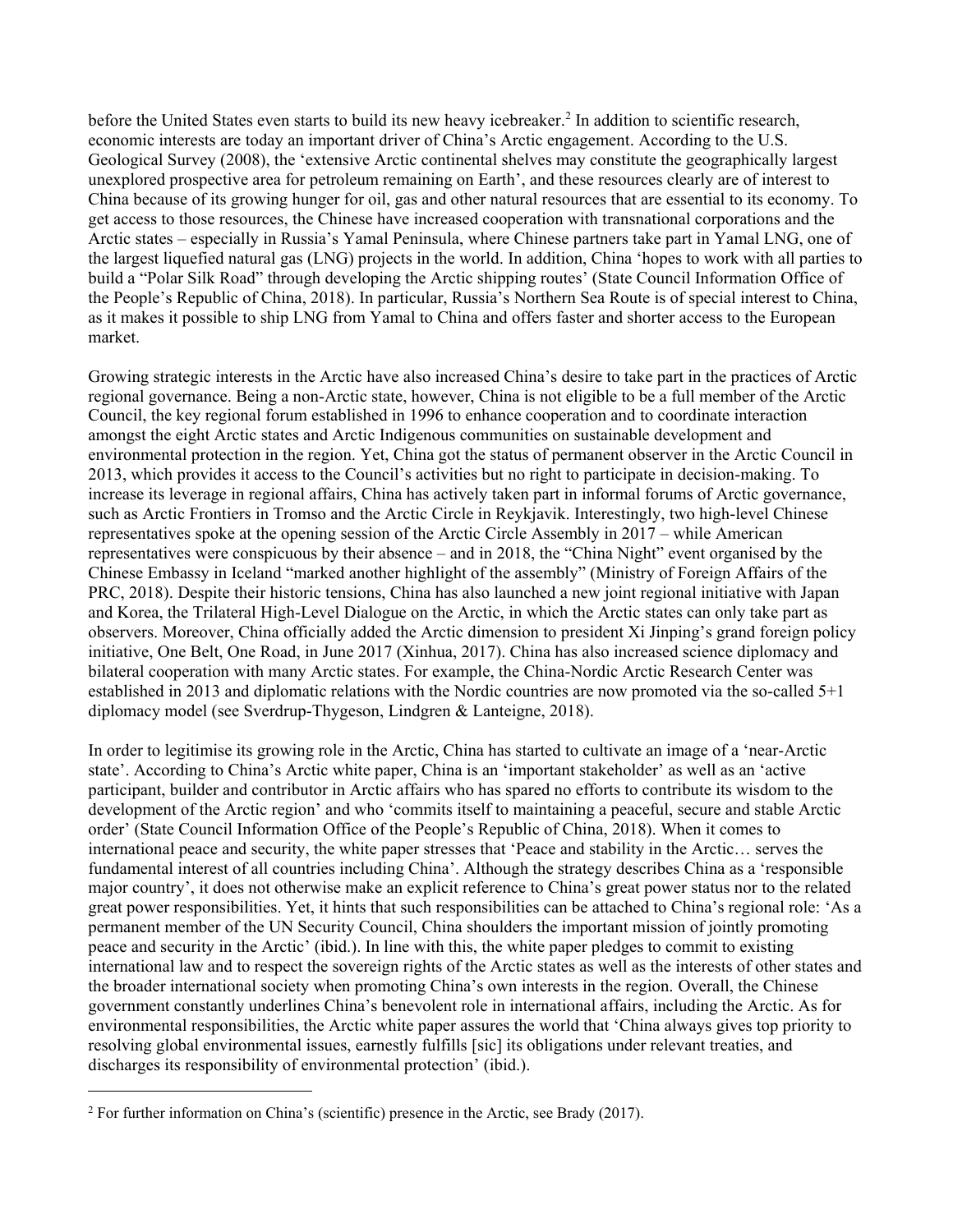While China does not assume great power responsibility in the Arctic, the Arctic white paper does not refer to great power rights, either. This comes as no surprise: such formulation would probably be viewed as threatening rhetoric by the Arctic states and would not support China's pursuit to portray an image of a benevolent actor in the Arctic and beyond. Yet, the white paper makes it very clear that China, an external actor in the region, possesses international rights in the Arctic – and the Arctic states are to respect them. The strategy indeed argues for China's rights to conduct scientific research, navigate, overfly, fish, lay submarine cables and pipelines as well as explore and exploit natural resources in the high seas, to name a few. To justify these international rights in the Arctic region clearly, the Chinese government has adopted a rhetoric strategy that highlights the global dimensions and transformation of the region. In particular, China's Arctic white paper pays surprisingly little attention to the role of the Arctic Council in regional governance and describes the Arctic more or less as a global common. According to the white paper, the 'Arctic situation now goes beyond its original inter-Arctic States or regional nature, having a vital bearing on the interests of States outside the region and the interests of the international community as a whole, as well as on the survival, the development, and the shared future for mankind' (State Council Information Office of the People's Republic of China, 2018). In this way, China seems to pursue to advance a discursive shift from a territorial definition of the region towards a more globalised understanding of the region. If successful, this strategy is likely to alter the discourses on international security as well.

#### **China and climate security in the Arctic**

There is a scientific consensus on climate change being a real global problem exacerbated by human activities, especially by the burning of fossil fuels such as coal and oil. Since greenhouse gas emissions do not respect borders of sovereign states but float throughout the atmosphere, climate change is a global problem that no individual nation-state can solve (or escape) on its own. Therefore, global cooperation and solutions are necessary. Since the early 1990s, international negotiations on climate change have been conducted under the UNFCCC. Owing to its position as the greatest carbon emitter and its status of an emerging great power, China now plays a gatekeeper's role in those negotiations. As China's contribution to the UNFCCC has been discussed elsewhere (e.g. Kopra, 2019a), in this chapter I will examine the ways in which China's official statements regarding Arctic affairs conceptualize climate change. In particular, I elaborate on whether China's Arctic policies and strategies address great power responsibility for climate change, and if so, how they are used to legitimate China's role in the regional governance.

At present, China's carbon emissions account for about 30 percent of the global greenhouse gas emissions, which means that China is now the largest carbon emitter in the world. China seeks to halt its carbon emissions growth by 2030 but it remains unclear how much those emissions will grow before the peak. It seemed that the peak was reached between 2014 and 2016, but in 2017 the emissions rose again because of an increasing demand of coal, oil and gas (Climate Action Tracker, 2018). Furthermore, China is also a significant source of short-lived climate pollutants (SLCPs) – especially black carbon and methane – that are important contributors to climate change. Approximately 20 percent of the warming and snow-ice cover loss in the Arctic is attributed to the reduction of the albedo effect (i.e. Earth's ability to reflect sunlight) caused by black carbon emissions (Koch et al. 2011). Yet, the international legal and governance regime steering the reduction of SLCPs in the Arctic is complex and fragmented (Yamineva & Kulovesi, 2018), and China's air quality policies have not addressed black carbon per se, probably because of a lack of scientific knowledge on the substance and on the interconnections between air quality, public health and climate policies (Yamineva & Liu, 2019).

In essence, China's Arctic policy does not make any new contributions to international climate politics or efforts to reduce black carbon emissions. The white paper acknowledges that China's emissions reduction measures have a 'positive impact on the climatic and ecological environment of the Arctic' but does not pledge China to enhance those actions. Since the strategy seems to take the legitimation of China's Arctic engagement as its ultimate goal, it pays more attention to the nexus between China's domestic climate security and Arctic climate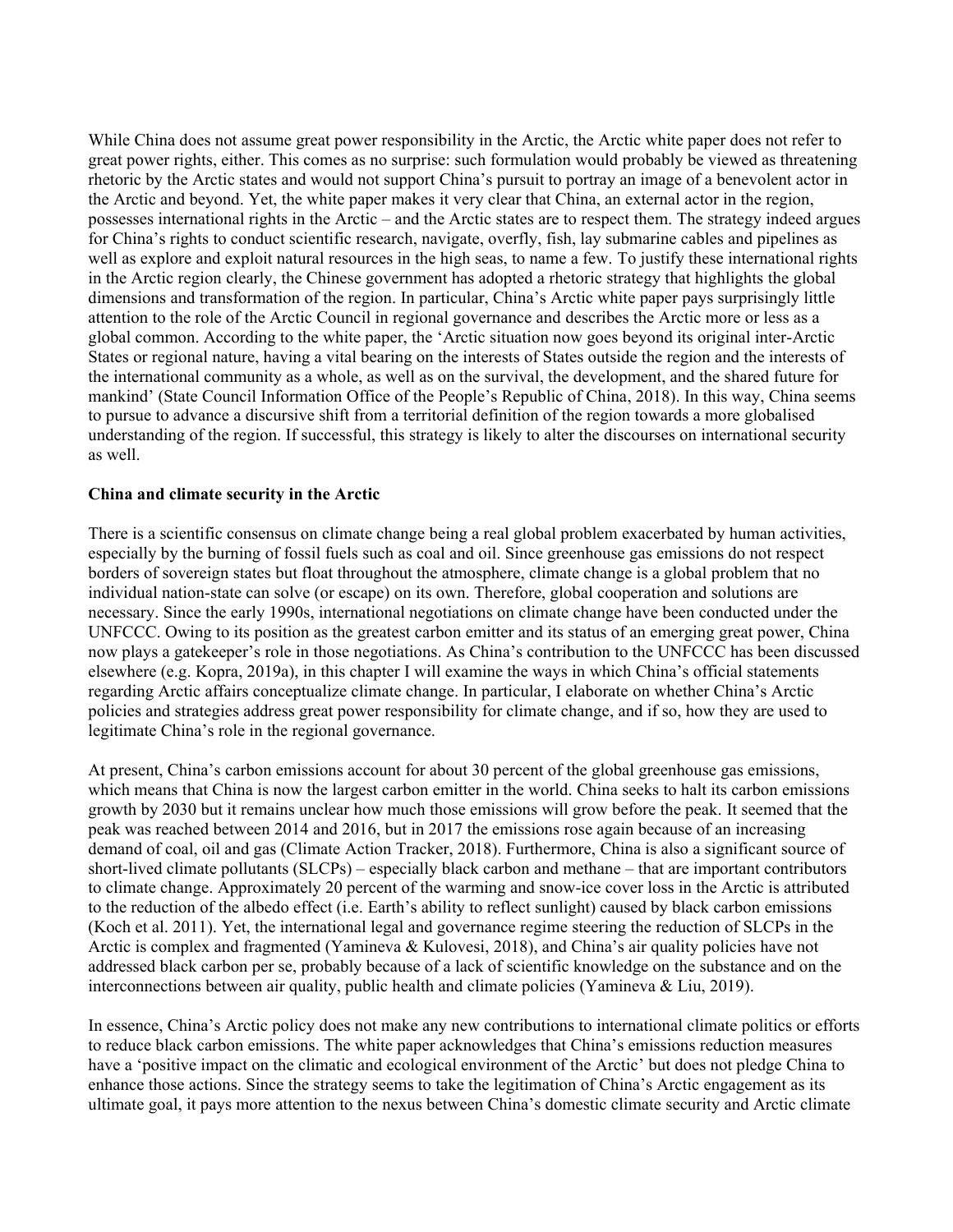change than to the state's own contribution to the latter. That said, Arctic climate change undoubtedly is an important driver of China's Arctic engagement, as recent scientific findings show that the melting of Arctic icecaps increases haze pollution in eastern China (Wang, Chen & Liu, 2015); causes flooding in many of China's coastal mega-cities including Shanghai, Tianjin and Hong Kong; and alters many global natural processes that may hinder agricultural production in China. Air pollution and food security are of significant interest to the Chinese party-state because they have a great impact on social stability in the country and thereby on the legitimacy of the Chinese Communist Party itself. Therefore, the Arctic white paper stresses the importance of scientific research on Arctic climate change and its global ramifications, and China wants to learn more about its domestic (security) implications. This knowledge may help improve its climate change adaptation plans, which is highly relevant from the viewpoint of Chinese leadership's domestic responsibility, given the poor preparedness of the entire Chinese society to deal with risks posed by climate change (see China's National Development and Reform Commission, 2013).

In terms of global climate leadership, however, China's Arctic white paper misses a great opportunity to convince the world of the state's commitment to climate change mitigation and to making climate responsibility an important attribute of great power responsibility. Since China is the greatest carbon emitter in the world, it is also the most significant contributor to Arctic climate change. When China's Arctic white paper was published, an established (Arctic) great power, the United States, had abandoned the Paris climate agreement, making the future of international climate negotiations look rather grim. Since Russia as another Arctic great power has not showed much willingness to tackle climate change either, China could have rather easily elevated its profile in international society by introducing new, ambitious measures to mitigate climate change. At present, China's nationally determined contribution to the UNFCCC<sup>3</sup> is 'highly insufficient' to reach the goals of the Paris climate agreement unless other states increase their level of ambition (Climate Action Tracker, 2018). The Intergovernmental Panel on Climate Change (IPCC) has made it very clear that to prevent the most dangerous climate change from happening, we must reduce the global net carbon emissions by 45 percent from the 2010 level by 2030 (IPCC, 2018). Hence, all states should upgrade their climate mitigation pledges, as they are currently not sufficient to limit the global temperature rise to  $2^{\circ}C$ , not to mention 1.5  $^{\circ}C$  that the IPPC defines as a safer upper limit to global warming. Like many other countries, China is not very eager to commit itself to quantitative emission reduction targets at a global level, since it would 'lose face' if it failed to meet them. Therefore, the bottom-up approach of the Paris climate agreement is particularly appealing to China. In political terms, however, China's Arctic white paper could have shown global leadership by announcing new domestic measures to mitigate climate change for the protection of the Arctic. Such an announcement would have demonstrated that China has truly taken the driver's seat in international climate politics. Besides, there are strong domestic incentives to decrease the use of coal, for instance, because of a growing discontent over environmental pollution amongst Chinese citizens. Moreover, such an announcement might have increased the willingness of the wider international community to recognize China as a legitimate stakeholder in the Arctic and beyond.

## **Conclusions**

 $\overline{a}$ 

Overall, Arctic engagement plays an important role in China's efforts to become an established great power in terms of economy, technology, knowledge and policy. Although China is a non-Arctic state, it has found ways to increase its leverage in the domains of economy, science diplomacy and bilateral cooperation with several Arctic states, especially Russia and the Nordic countries. As China's military and technological capabilities have been discussed in previous literature, I chose not to discuss the material aspects of China's great power status in this

<sup>&</sup>lt;sup>3</sup> China's current nationally determined contribution to the UNFCCC reads as follows: a) To achieve the peaking of carbon dioxide emissions around 2030 and making best efforts to peak early; b) To lower carbon dioxide emissions per unit of GDP by 60% to 65% from the 2005 level; c) To increase the share of non-fossil fuels in primary energy consumption to around 20%; and d) To increase the forest stock volume by around 4.5 billion cubic meters on the 2005 level (China's National Development and Reform Commission, 2015).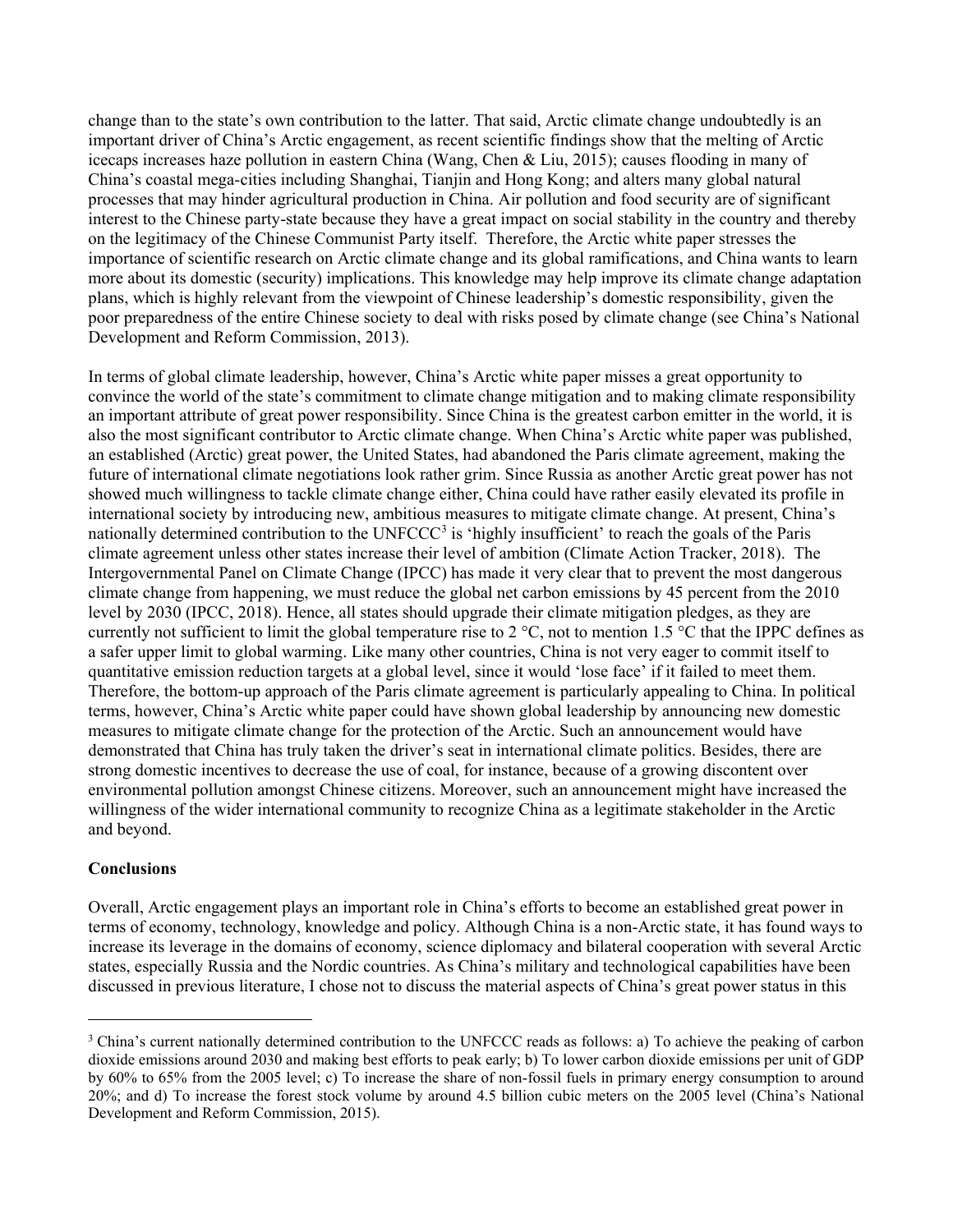chapter. Instead, I focused on China's great power identity and corresponding notions of responsibility in the Arctic in general, and climate responsibility in particular. Climate change is indeed a central issue in view of China's increasing role in the Arctic: China argues that because of the adverse effects of climate change, it has special interests in the Arctic and must therefore have a chance to engage in Arctic governance. In other words, China uses climate change as a key justification for its Arctic engagement.

There is a growing consensus in international society that climate change is a threat in terms of both traditional and non-traditional definitions of security. From the viewpoint of English School theory, it means that great powers must shoulder a special responsibility in responding to climate change. Although China has sought to define climate responsibility as an attribute of great power responsibility at a global level (Kopra, 2019a), its Arctic policy makes no reference to this special responsibility nor demonstrates any kind of leadership in global efforts to tackle climate change – an omission very critical to international (climate) security. Under the presidency of Donald Trump, the United States has also failed to live up to its great power climate responsibility. If the next U.S. president does not renew American great power leadership in international climate politics, China's emerging climate leadership becomes even more critical in the future. For China, there are strong domestic incentives to take the findings of the IPCC (2018) seriously. In addition to national security interests, the "greenification" of economy supports China's structural reforms and development plans. Thus, taking a stronger leadership role in international climate politics would probably not be a big sacrifice for China. Conversely, such a leadership role would significantly improve its status as a responsible great power – a status that would bring along privileges in international society, perhaps including more room to manoeuvre in the Arctic. Since notions of great power responsibility derive from practices of security politics, however, it is not very likely that either China or the United States will assume a strong climate leadership role without a profound transformation in the discourses and premises of international security. What we need, hence, is a paradigm shift in international security: climate change must be identified as a key security threat of our times. In practice, it would mean that great powers are no longer able to carry out their special responsibility to maintain international peace and security without taking a lead in international efforts to prevent dangerous climate change from happening.

## **Acknowledgements**

The author wishes to thank the Academy of Finland (project no. 315402) for funding this research, and the editors as well as Karoliina Hurri for their constructive feedback on the earlier versions of this chapter.

#### **References**

ACIA (2004) *Impacts of a Warming Arctic: Arctic Climate Impact Assessment.* http://amap.no/acia/.

AMAP (2017) *Snow, Water, Ice and Permafrost in the Arctic (SWIPA) 2017. Arctic Monitoring and Assessment Programme*, https://www.amap.no/documents/doc/Snow-Water-Ice-and-Permafrost-in-the-Arctic-SWIPA-2017/1610.

Bukovansky, Mlada, Ian Clark, Robyn Eckersley, Richard Price, Christian Reus-Smit and Nicholas J. Wheeler. (2012) *Special Responsibilities. Global Problems and American Power (*New York: Cambridge University Press).

Bull, Hedley (2002 [1977]) *The Anarchical Society.A Study of Order in World Politics*. Third edition. (Basingstoke: MacMillan Press).

Brady, Anne-Marie (2017) *China as a Polar Great Power* (Cambridge: Cambridge University Press).

Cassotta, S., Hossain, K., Ren, J. Z., & Goodsite, M. E. (2015) "Climate Change and China as a Global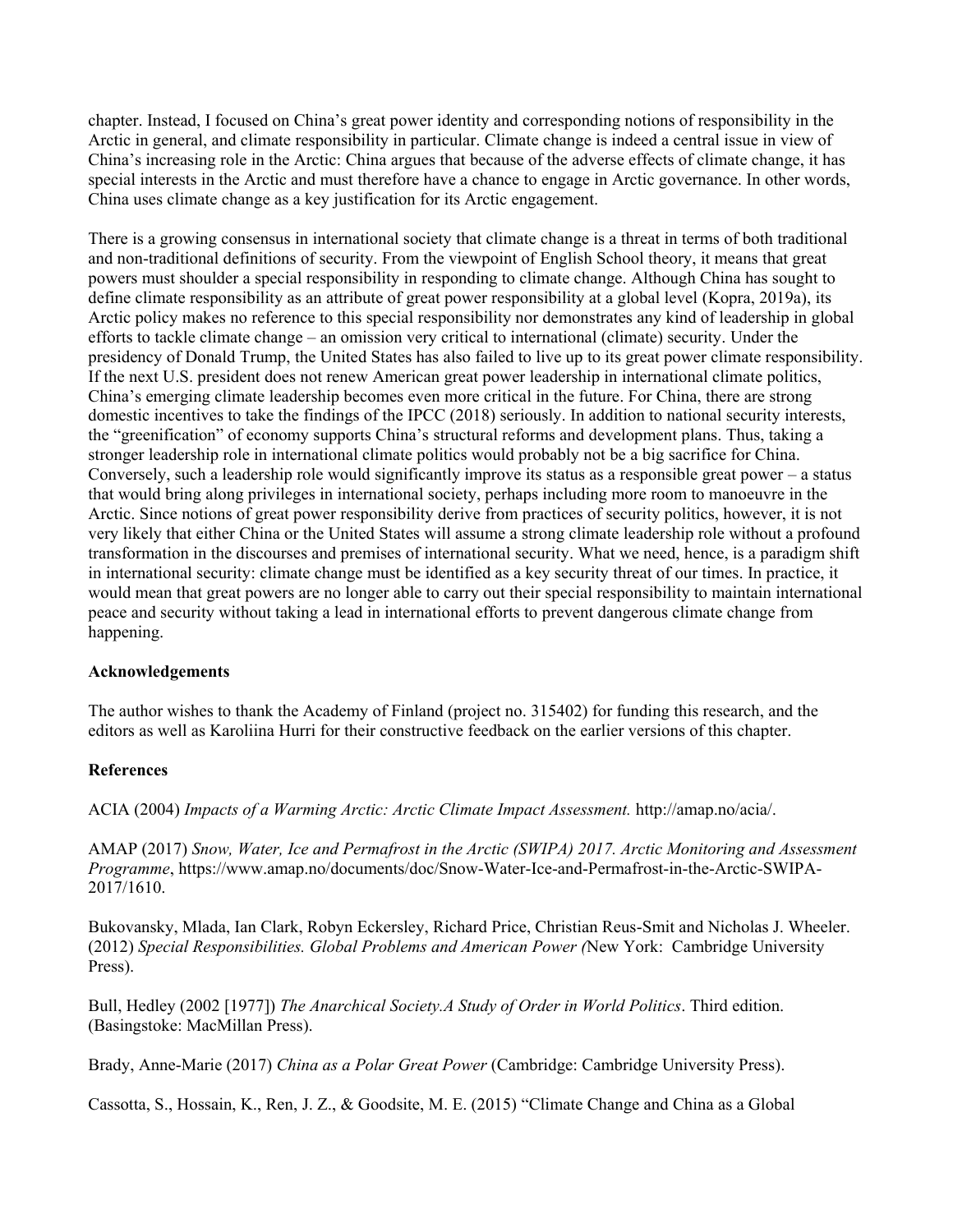Emerging Regulatory Sea Power in the Arctic Ocean: Is China a Threat for Arctic Ocean Security?", *Beijing Law Review 6,* 199-207. http://dx.doi.org/10.4236/blr.2015.63020.

China's National Development and Reform Commission (2013) 国家适应气候变化战略 [National Climate Change Adaptation Strategy] http://www.sdpc.gov.cn/zcfb/zcfbtz/201312/W020131209343322750059.pdf

China's National Development and Reform Commission (2015) *Enhanced action on climate change: China's intended nationally determined contributions*, http://www4.unfccc.int/ndcregistry/PublishedDocuments/China%20First/China%27s%20First%20NDC%20Sub mission.pdf

Climate Action Tracker (2018) *China*, https://climateactiontracker.org/countries/china/

Deng, Y. (2008) *China's Struggle for Status. The Realignment of International Relations* (Cambridge: Cambridge University Press).

Falkner, Robert (2012) "Global environmentalism and the greening of international society", *International Affairs* 88:3, 503–522.

Falkner, Robert and Buzan, Barry (2018) "The emergence of environmental stewardship as a primary institution of global international society", *European Journal of International Relations*.

IPCC (2018) *Global Warming of 1.5°C. An IPCC Special Report on the impacts of global warming of 1.5°C above pre-industrial levels and related global greenhouse gas emission pathways, in the context of strengthening the global response to the threat of climate change, sustainable development, and efforts to eradicate poverty*. (Geneva, Switzerland: World Meteorological Organization).

Jackson Robert H. (2000) *The Global Covenant* (Oxford: Oxford University Press).

Koch, D., S.E. Bauer, A. Del Genio, G. Faluvegi, J.R. McConnell, S. Menon, R.L. Miller, D. Rind, R. Ruedy, G.A. Schmidt and D. Shindell (2011). "Coupled aerosol-chemistry-climate twentieth-century transient model investigation: Trends in short-lived species and climate responses", *Journal of Climate*, 24, 2693-2714.

Kopra, Sanna (2019a) *China and Great Power Responsibility for Climate Change* (London and New York: Routledge).

Kopra, Sanna (2019b) "China, Great Power Management, and Climate Change: Negotiating Great Power Climate Responsibility in the UN" in Tonny Brems Knudsen and Cornelia Navari (eds.) *International Organization in the Anarchical Society. The Institutional Structure of World Order* (New York: Palgrave Macmillan).

Lee, James R. (2009) *Climate Change and Armed Conflict. Hot and Cold Wars* (London: Routledge).

Krause-Jackson, Flavia (2013) "Climate Change's Links to Conflict Draws UN Attention" *Bloomberg*, February 15*.* http://www.bloomberg.com/news/articles/2013-02-15/climate-change-s-links-to-conflict-draws-un-attention.

Mazo, Jeffery (2010) *Climate Conflict. How global warming threatens security and what to do about it* (London: Routledge).

Mearsheimer, J. J. (2001) *The Tragedy of Great Power Politics* (New York: W.W. Norton & Company).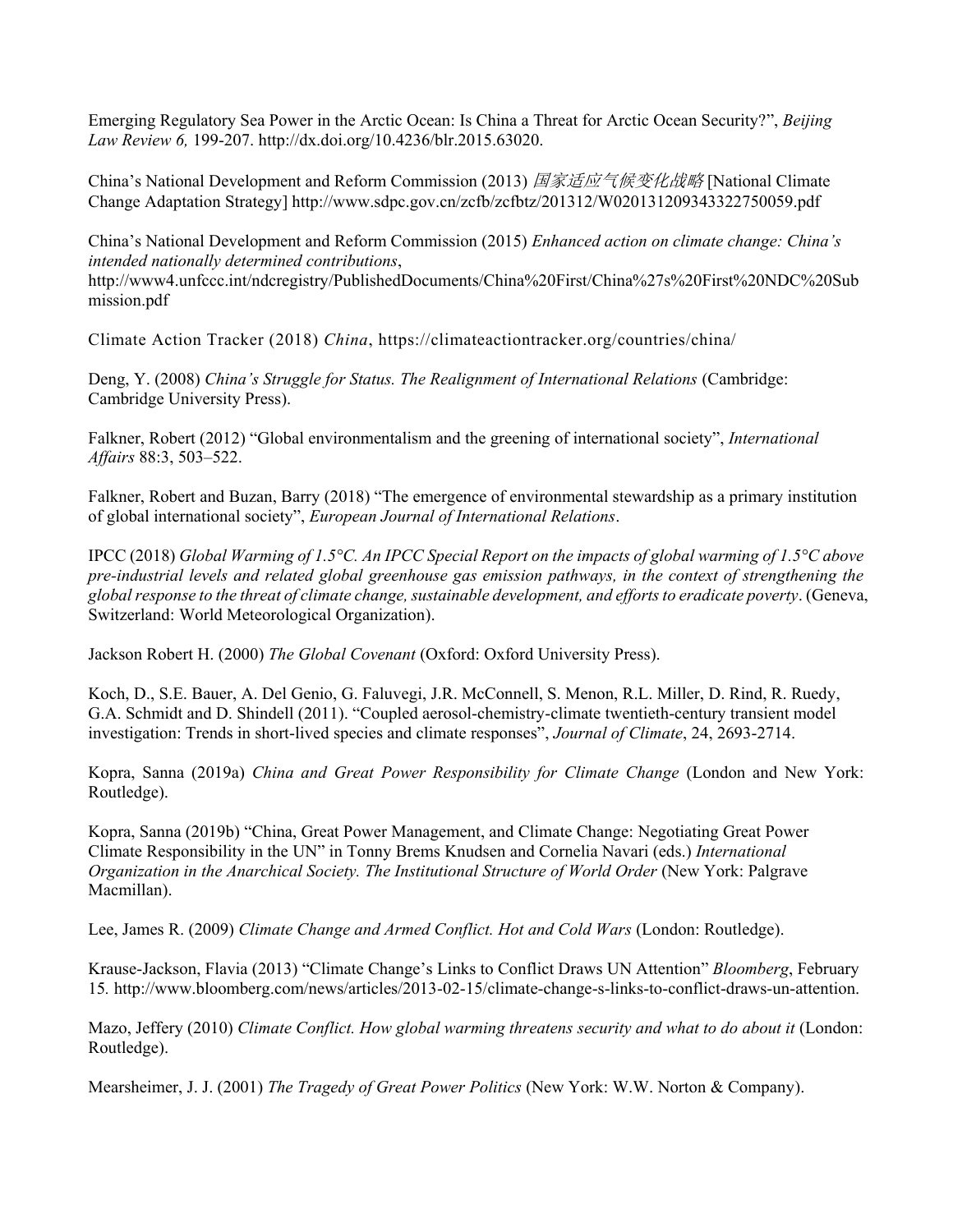Ministry of Foreign Affairs of the PRC (2018) *China Night Lights Up 2018 Arctic Circle Assembly*, https://www.fmprc.gov.cn/mfa\_eng/wjb\_663304/zwjg\_665342/zwbd\_665378/t1606536.shtml

Obama, Barack (2014) *Remarks by the President at U.N. Climate Change Summit*, https://obamawhitehouse.archives.gov/the-press-office/2014/09/23/remarks-president-un-climate-changesummit.

Rainwater, S. (2013). "Race to the North. China's Arctic Strategy and Its Implications", *Naval War College Review,* 66 (2).

Serreze, Marc C. (2018) *Brave New Arctic. The Untold Story of the Melting North* (Princeton: Princeton University Press).

Shambaugh, David (2013) *China goes global: the partial power* (New York: Oxford University Press).

State Council Information Office of the People's Republic of China (2018) *China's Arctic Policy,* http://english.gov.cn/archive/white\_paper/2018/01/26/content\_281476026660336.htm

Sverdrup-Thygeson, Bjørnar, Wrenn Yennie Lindgren & Marc Lanteigne (eds.) (2018) *China and Nordic Diplomacy* (London & New York: Routledge).

Trombetta, Maria Julia (2008) "Environmental security and climate change: analysing the discourse", *Cambridge Review of International Affairs* 21: 4, 585–602.

United Nations (2007) *Security Council holds first-ever debate on impact of climate change on peace, surety, hearing over 50 speakers*, http://www.un.org/press/en/2007/sc9000.doc.htm.

UN General Assembly (2009a) Climate change and its possible security implications. A/RES/63/281, 85th plenary meeting, June 3.

UN General Assembly (2009b) Climate change and its possible security implications. Report of the Secretary-General.A/64/350, September 11.

UN Security Council (2011) Statement by the President of the Security Council. S/PRST/2011/15, July 20.

UN Security Council (1992) Note by the president of the Security Council. S/23500, January 31.

U.S. Geological Survey (2008) *Circum-Arctic Resource Appraisal: Estimates of Undiscovered Oil and Gas North of the Arctic Circle*, http://pubs.usgs.gov/fs/2008/3049/fs2008-3049.pdf

Wang Hui-Jun,Chen Huo-Po and Liu Jiping (2015) "Arctic Sea Ice Decline Intensified Haze Pollution in Eastern China", *Atmospheric and Oceanic Science Letters* 8 (1), 1-9.

Watson, Adam (1982) *Diplomacy. The Dialogue Between States* (London: Eyre Methuen).

Welzer, Harald (2012) *Climate Wars: why people will be killed in the twenty-first century.* Translated by Patrick Camiller (Cambridge: Polity Press).

White House (2017) *Statement by President Trump on the Paris Climate Accord*, https://www.whitehouse.gov/briefings-statements/statement-president-trump-paris-climate-accord/